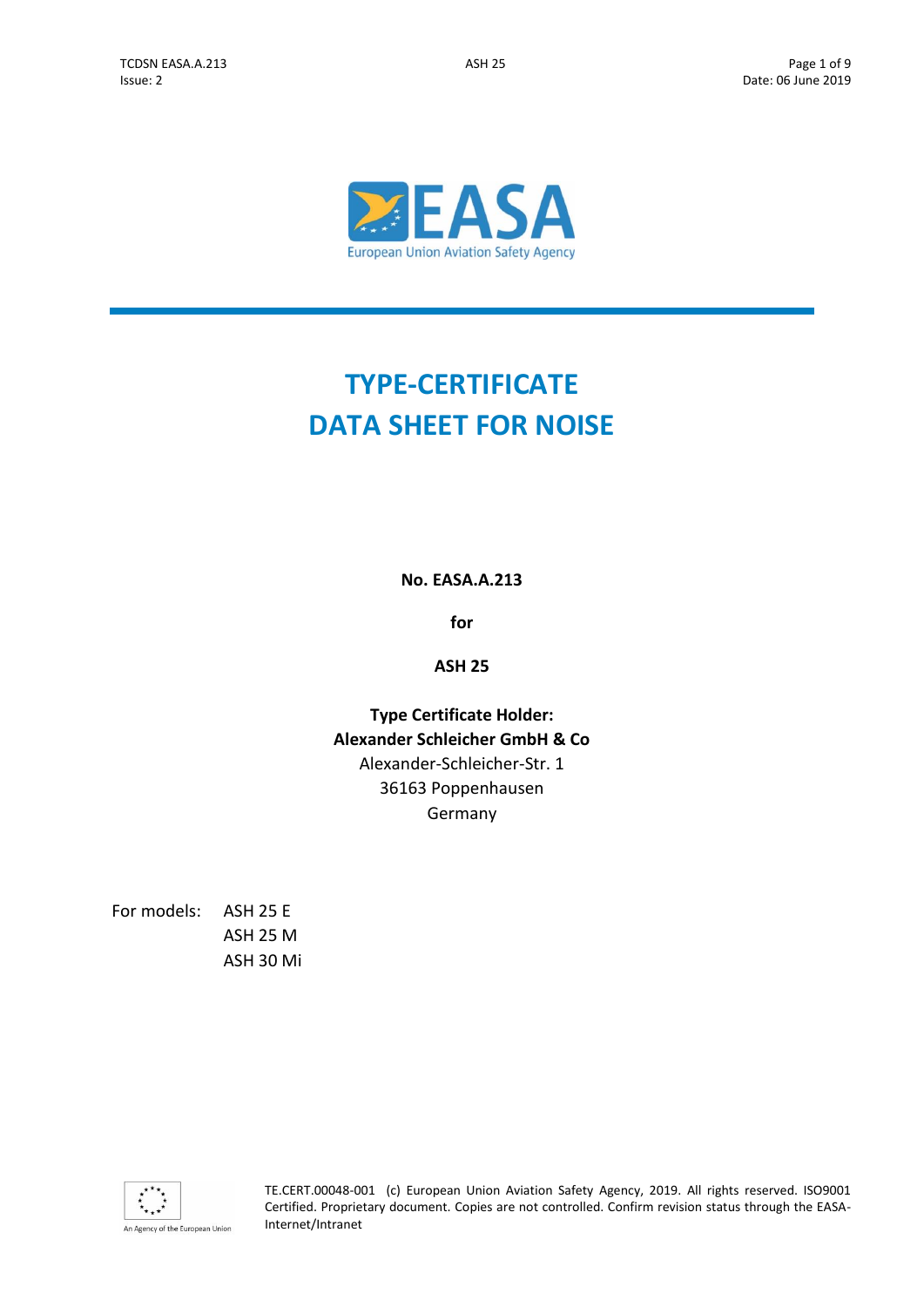## INTENTIONALLY LEFT BLANK

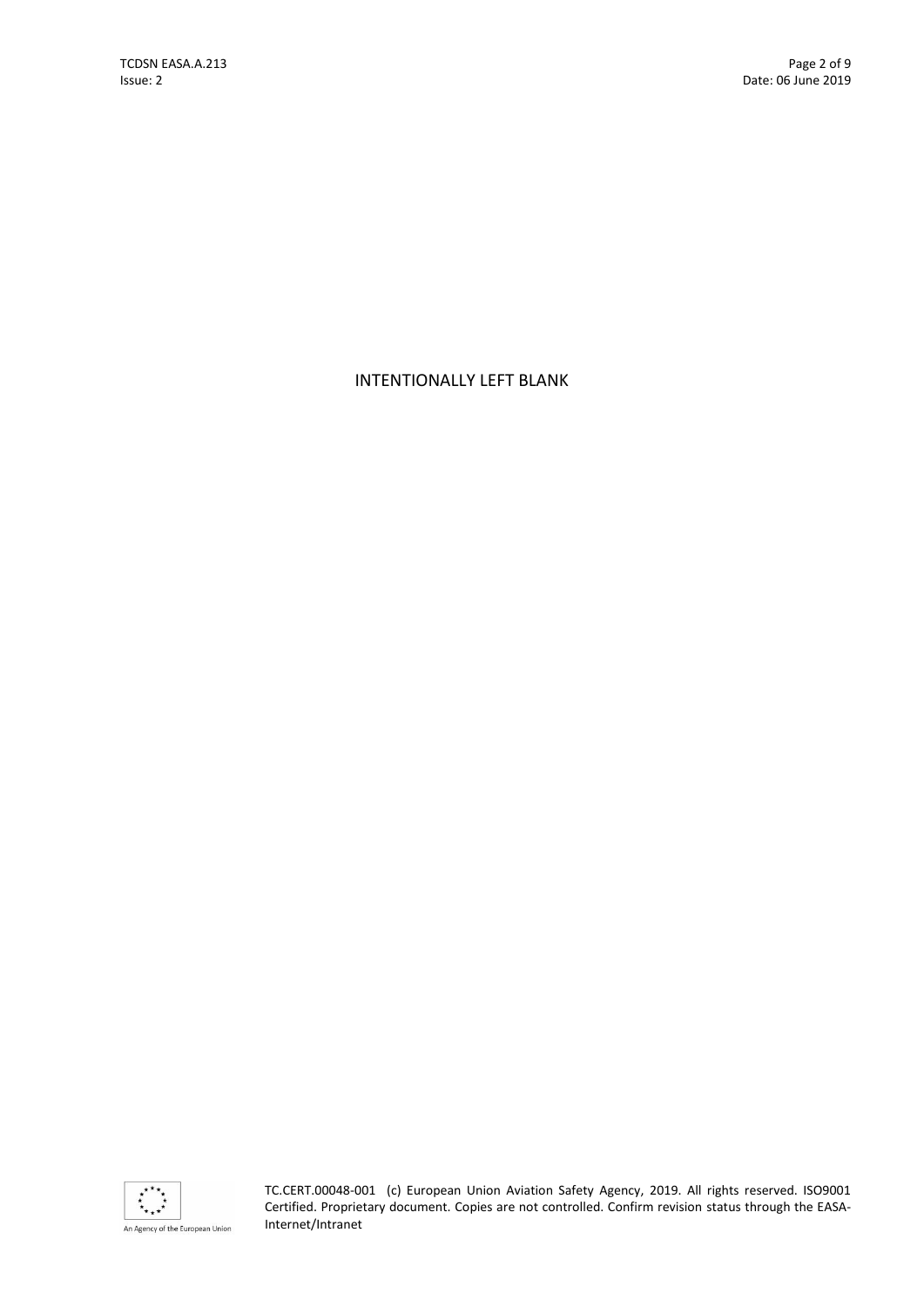| Type Certificate Holder    | Alexander Schleicher GmbH & Co      |                     | Aircraft Type Designation | <b>ASH 25 E</b> |
|----------------------------|-------------------------------------|---------------------|---------------------------|-----------------|
| <b>Engine Manufacturer</b> | <b>BRP - Rotax GmbH &amp; Co.KG</b> |                     | Engine Type Designation   | Rotax 275       |
| Noise Certification Basis  | ICAO Annex 16, Volume I             | Edition / Amendment |                           | Chapter         |

|                    |                           |                               | Additional modifications essential to meet the                    | Maximum               | Take-off dB(A)           |       | See  |
|--------------------|---------------------------|-------------------------------|-------------------------------------------------------------------|-----------------------|--------------------------|-------|------|
| EASA<br>Record No. | Propeller<br>Manufacturer | Propeller Type<br>Designation | requirements or needed to attain the certificated<br>noise levels | Take-off<br>mass (kg) | Level                    | Limit | Note |
|                    | <b>MT-Propeller</b>       |                               |                                                                   |                       |                          |       |      |
| C8957              | <b>Entwicklung</b>        | MT 130 L108-1B                | Technical note LBA 858-21 (Increased MTOM)                        | 790                   | $\overline{\phantom{0}}$ |       |      |
|                    | GmbH                      |                               |                                                                   |                       |                          |       |      |
|                    | <b>MT-Propeller</b>       |                               |                                                                   |                       |                          |       |      |
| C8958              | <b>Entwicklung</b>        | MT 130 L95-1B                 | Technical note LBA 858-21 (Increased MTOM)                        | 790                   | $\overline{\phantom{0}}$ |       |      |
|                    | GmbH                      |                               |                                                                   |                       |                          |       |      |
|                    | <b>MT-Propeller</b>       |                               |                                                                   |                       |                          |       |      |
| C8878              | <b>Entwicklung</b>        | MT 130 L108-1B                | none                                                              | 750                   | $\overline{\phantom{0}}$ |       |      |
|                    | GmbH                      |                               |                                                                   |                       |                          |       |      |

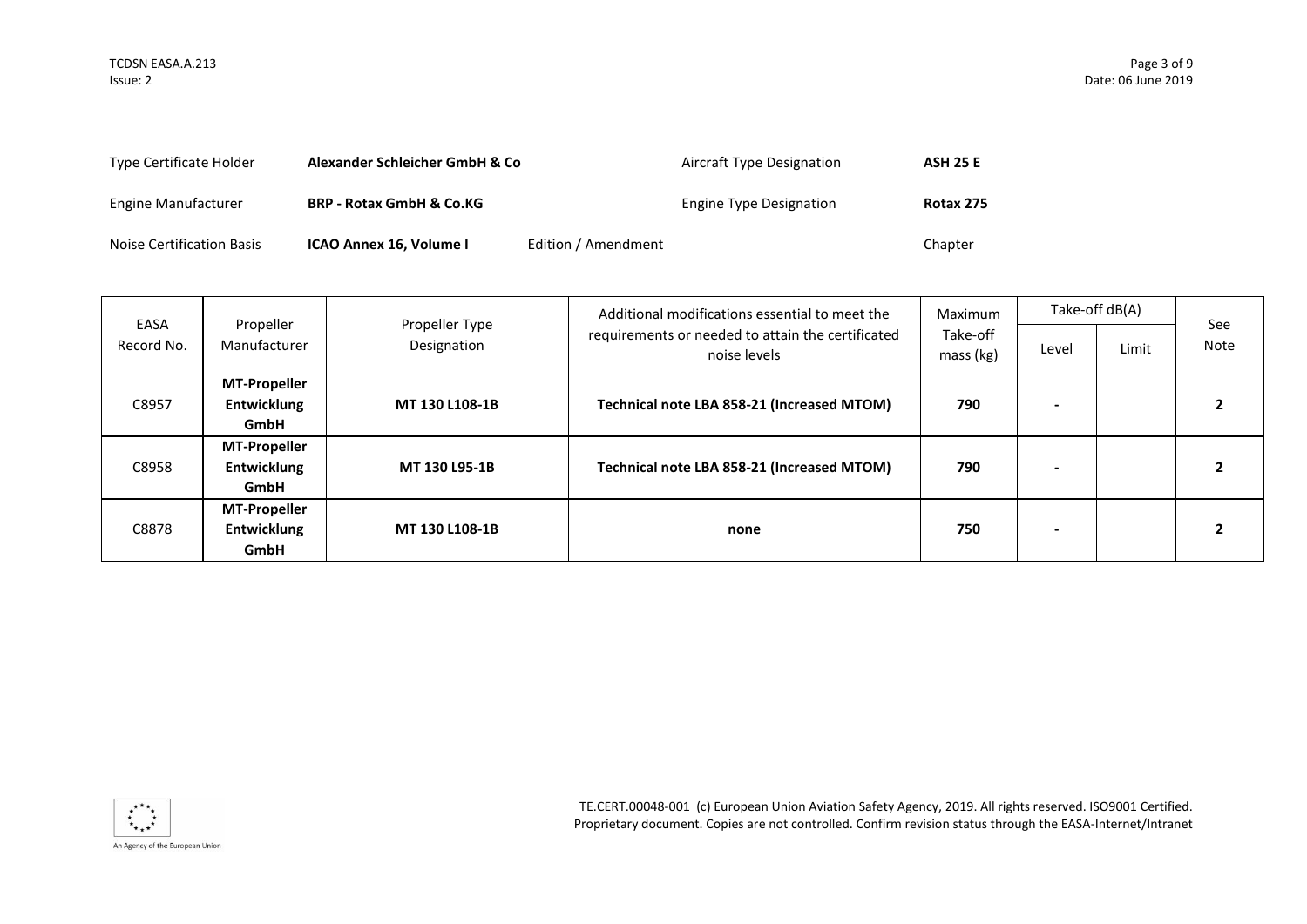| Type Certificate Holder    | Alexander Schleicher GmbH & Co      |                     | Aircraft Type Designation      | <b>ASH 25 E</b> |  |
|----------------------------|-------------------------------------|---------------------|--------------------------------|-----------------|--|
| <b>Engine Manufacturer</b> | <b>BRP - Rotax GmbH &amp; Co.KG</b> |                     | <b>Engine Type Designation</b> | Rotax 275       |  |
| Noise Certification Basis  | ICAO Annex 16, Volume I             | Edition / Amendment |                                | Chapter         |  |

|                    |                                            |                               | Additional modifications essential to meet the                    | Maximum | Overflight dB(A)      |       |       |             |
|--------------------|--------------------------------------------|-------------------------------|-------------------------------------------------------------------|---------|-----------------------|-------|-------|-------------|
| EASA<br>Record No. | Propeller<br>Manufacturer                  | Propeller Type<br>Designation | requirements or needed to attain the certificated<br>noise levels |         | Take-off<br>mass (kg) | Level | Limit | See<br>Note |
| C8877              | <b>MT-Propeller</b><br>Entwicklung<br>GmbH | MT 130 L 95-1B                | none                                                              | 750     | 59.6                  | 70.0  | $\,$  |             |

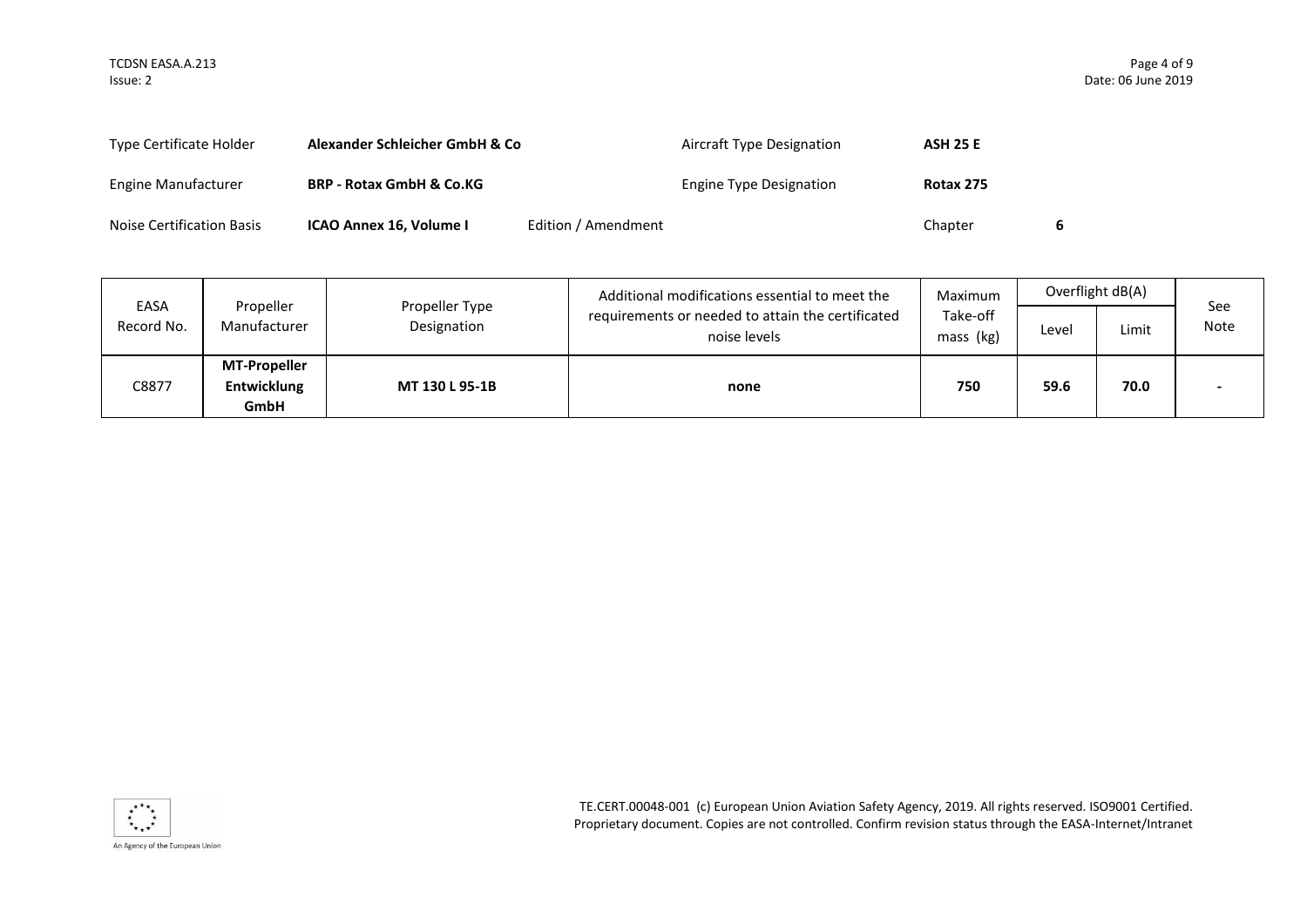| Type Certificate Holder <sup>1</sup> | Alexander Schleicher GmbH & Co |                     | Aircraft Type Designation <sup>1</sup> | <b>ASH 25 M</b>      |           |
|--------------------------------------|--------------------------------|---------------------|----------------------------------------|----------------------|-----------|
| Engine Manufacturer <sup>1</sup>     | <b>Austro Engine GmbH</b>      |                     | Engine Type Designation $1$            | <b>AE 50R()</b>      |           |
| Noise Certification Basis            | <b>ICAO Annex 16, Volume I</b> | Edition / Amendment |                                        | Chapter <sup>1</sup> | 10(10.4a) |

|                    |                                              |                                            | Additional modifications essential to meet the                    |                          | Take-off dB(A) |       |                          |
|--------------------|----------------------------------------------|--------------------------------------------|-------------------------------------------------------------------|--------------------------|----------------|-------|--------------------------|
| EASA<br>Record No. | Propeller<br>Manufacturer <sup>1</sup>       | Propeller Type<br>Designation <sup>1</sup> | requirements or needed to attain the certificated<br>noise levels | Take-off<br>$mass1$ (kg) | Level          | Limit | See<br>Note              |
| C223               | Alexander<br><b>Schleicher</b><br>GmbH & Co. | AS2F1-1/R153-92-N1                         | none                                                              | 790                      | 66.1           | 79.9  | $\overline{\phantom{0}}$ |
| C222               | <b>Technoflug</b>                            | KS-1C-154-R-110                            | none                                                              | 790                      | 64.4           | 79.9  |                          |

1 See Note 1.

1

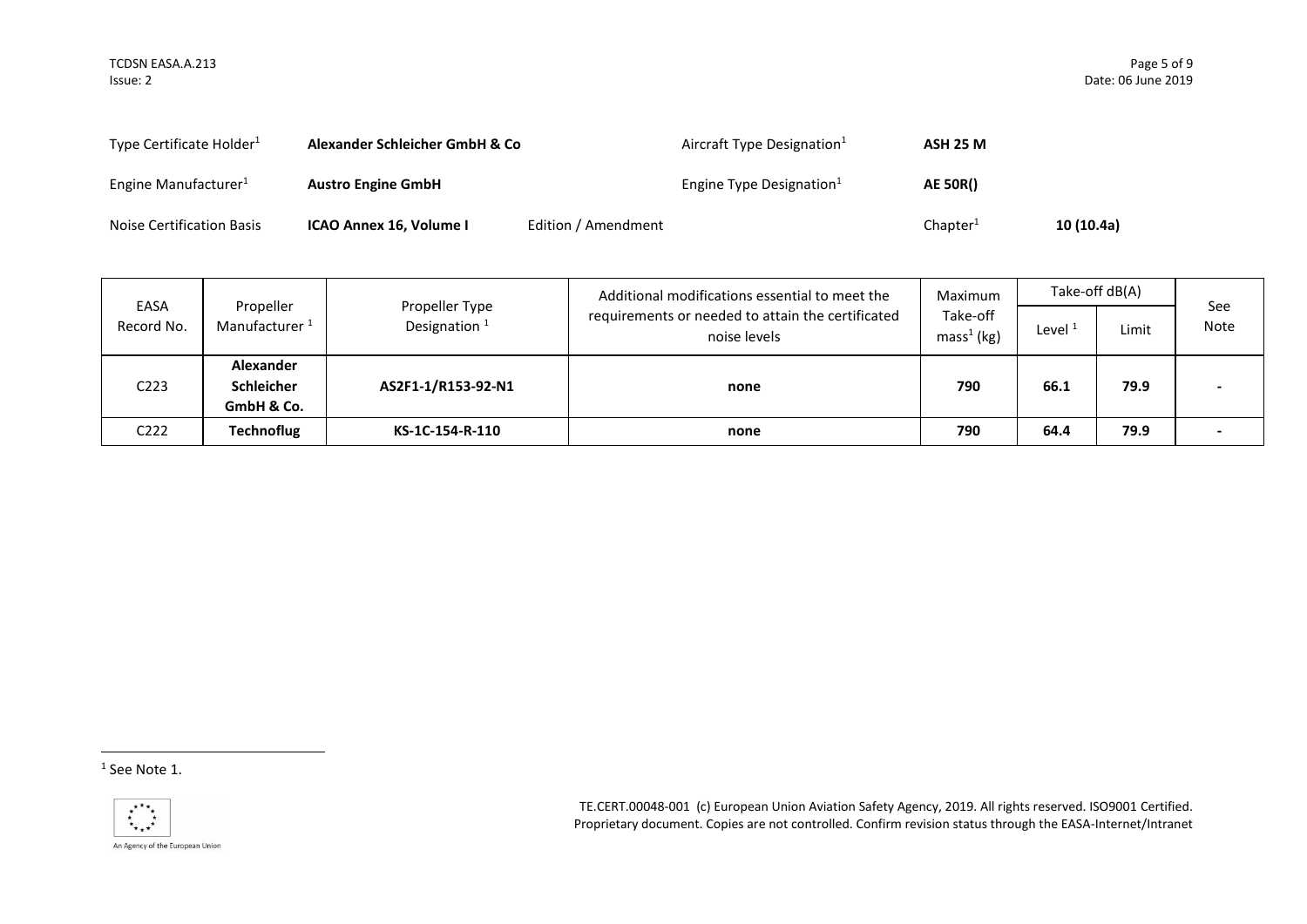| Type Certificate Holder <sup>1</sup> | Alexander Schleicher GmbH & Co |                     | Aircraft Type Designation <sup>1</sup> | <b>ASH 25 M</b>      |            |
|--------------------------------------|--------------------------------|---------------------|----------------------------------------|----------------------|------------|
| Engine Manufacturer <sup>1</sup>     | <b>Austro Engine GmbH</b>      |                     | Engine Type Designation <sup>1</sup>   | <b>IAE 50R-AA</b>    |            |
| Noise Certification Basis            | ICAO Annex 16, Volume I        | Edition / Amendment |                                        | Chapter <sup>1</sup> | 10 (10.4a) |

|                    |                                              |                                            | Additional modifications essential to meet the                    | Maximum                  |       | Take-off dB(A) |                          |
|--------------------|----------------------------------------------|--------------------------------------------|-------------------------------------------------------------------|--------------------------|-------|----------------|--------------------------|
| EASA<br>Record No. | Propeller<br>Manufacturer <sup>1</sup>       | Propeller Type<br>Designation <sup>1</sup> | requirements or needed to attain the certificated<br>noise levels | Take-off<br>$mass1$ (kg) | Level | Limit          | See<br>Note              |
| C224               | Alexander<br><b>Schleicher</b><br>GmbH & Co. | AS2F1-1/R153-92-N1                         | none                                                              | 790                      | 67.2  | 79.9           | $\overline{\phantom{a}}$ |

1 See Note 1.

1

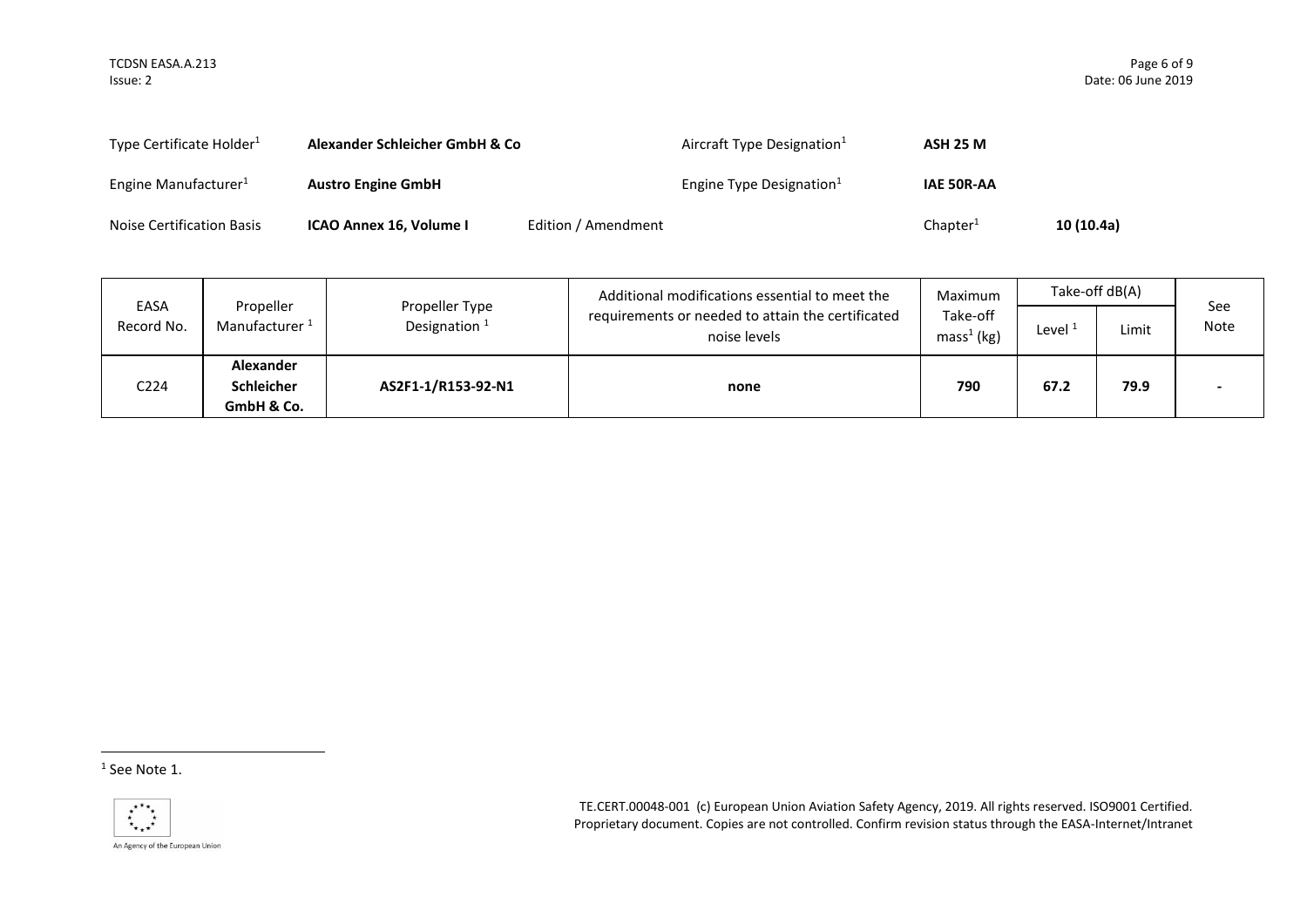| Type Certificate Holder <sup>1</sup> | Alexander Schleicher GmbH & Co |                     | Aircraft Type Designation $1$        | ASH 30 Mi            |            |
|--------------------------------------|--------------------------------|---------------------|--------------------------------------|----------------------|------------|
| Engine Manufacturer <sup>1</sup>     | <b>Austro Engine GmbH</b>      |                     | Engine Type Designation <sup>1</sup> | <b>IAE 50R-AA</b>    |            |
| Noise Certification Basis            | <b>ICAO Annex 16, Volume I</b> | Edition / Amendment | 5 Edition / Amendment 9              | Chapter <sup>1</sup> | 10 (10.4b) |

|                    |                                                                                      |                                                                   | Additional modifications essential to meet the | Maximum | Take-off dB(A) |             |                          |
|--------------------|--------------------------------------------------------------------------------------|-------------------------------------------------------------------|------------------------------------------------|---------|----------------|-------------|--------------------------|
| EASA<br>Record No. | Propeller<br>Propeller Type<br>Designation <sup>1</sup><br>Manufacturer <sup>1</sup> | requirements or needed to attain the certificated<br>noise levels | Take-off<br>$mass1$ (kg)                       | Level   | Limit          | See<br>Note |                          |
| C12620             | <b>Alexander</b><br><b>Schleicher</b><br>GmbH & Co.                                  | AS2F1-1/R153-92-N1                                                | none                                           | 850     | 66.0           | 76.2        | $\overline{\phantom{0}}$ |
| C13973             | Alexander<br><b>Schleicher</b><br>GmbH & Co.                                         | AS2F1-5/R153-88-N1                                                | none                                           | 850     | 76.2           | 76.2        | $\overline{\phantom{0}}$ |

1 See Note 1.

1

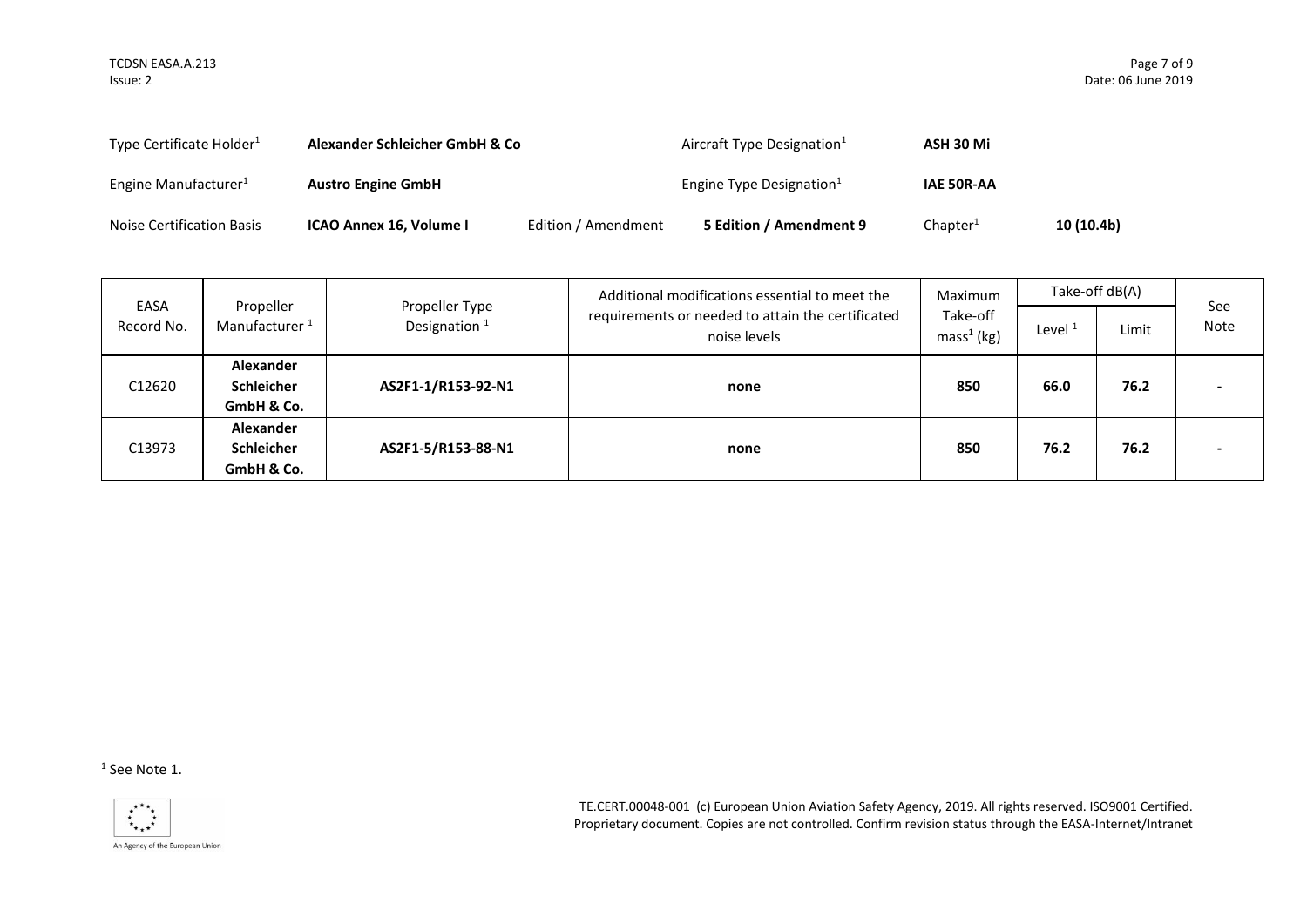## **TCDSN EASA.A.213 Notes**

- 1. Items so marked shall be included on EASA Form 45.
- 2. This aircraft type conforms with the provisions of Article 6.1 of Regulation 216/2008 without the need to comply with the Standards of ICAO Annex 16, Volume I, Chapter 10, by virtue of being a self-sustaining powered sailplane.